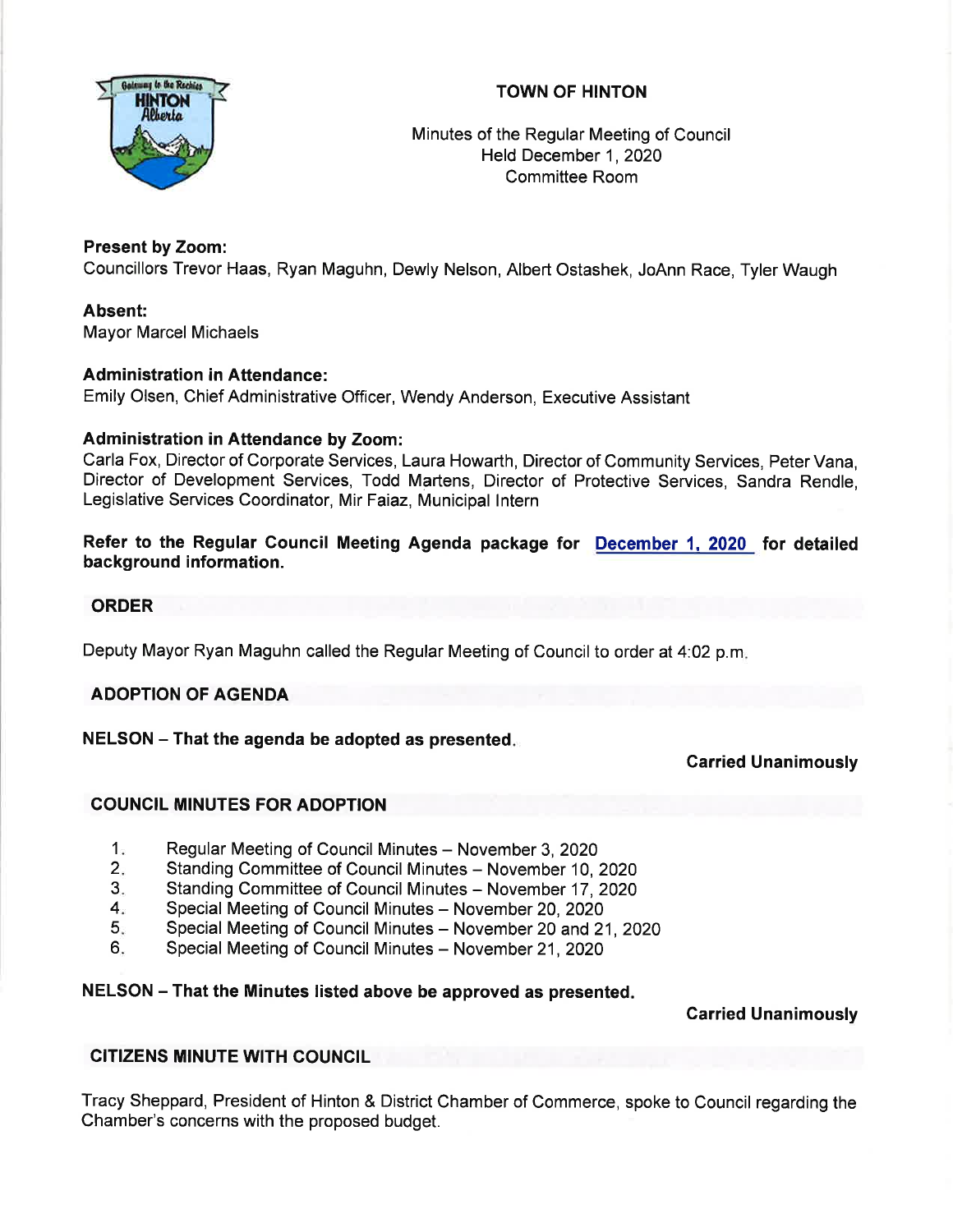Town of Hinton Regular Meeting of Council Minutes- December 1, 2020 Page l2

Councillor Ostashek joined the meeting at 4:10 p.m

## DELEGATIONS AND PRESENTATIONS

#### Hinton Grant Fundinq Advisorv Committee

Jessica Hearsey provided Councilwith a presentation on the Hinton Grant Funding Advisory Committee and their recommendations for the 2020 Community Grant Funding intake. The presentation is included in the December 1,2020 agenda package.

Councillor Ostashek assumed Chair for the Public Hearing at 4:19 p.m

#### PUBLIC HEARING

Land Use Bvlaw No. 1088-15

#### lntroduction & Procedures

Councillor Ostashek informed the hearing attendees the following Public Hearing is held pursuant to Section 692 of the Municipal Government Act, being Chapter M-26, R.S.A., 2000 and amendments thereto.

The following rules of conduct will be followed during this Public Hearing:

- $\triangleright$  Presentation should be brief and to the point.
- $\geq$  The order of presentation shall be:<br>Entry of written submissions;
	-
	- Those supporting the Bylaw;
	- Those opposing the Bylaw; and
	-
- Any other person deemed to be affected by the Bylaw.<br>
> Council may ask questions of the speakers after each presentation for clarification purposes.
- $\triangleright$  There will be no debating the Bylaw, however, questions to the Councillors or other parties will be accepted through the Chair.

Councillor Ostashek declared the Public Hearing relating to the Bylaw open

Secretary Fox informed the purpose of the proposed Bylaw No. 1088-15 is to amend the Land Use Bylaw as follows:

- a) Lot 1, Block 30, Plan 182 1995; 133 Boutin Avenue
	- From: C-NOD Urban Node Commercial District; and R-M2 - Medium to High Density Multiple Dwelling Residential
	- To: DC1 Boutin Avenue Direct Control District

Lot 4, Block 10, Plan 182 1997; 134 Boutin Avenue From: R-M2 – Medium to High Density Multiple Dwelling Residential<br>District

To: DC1 - Boutin Avenue Direct Control District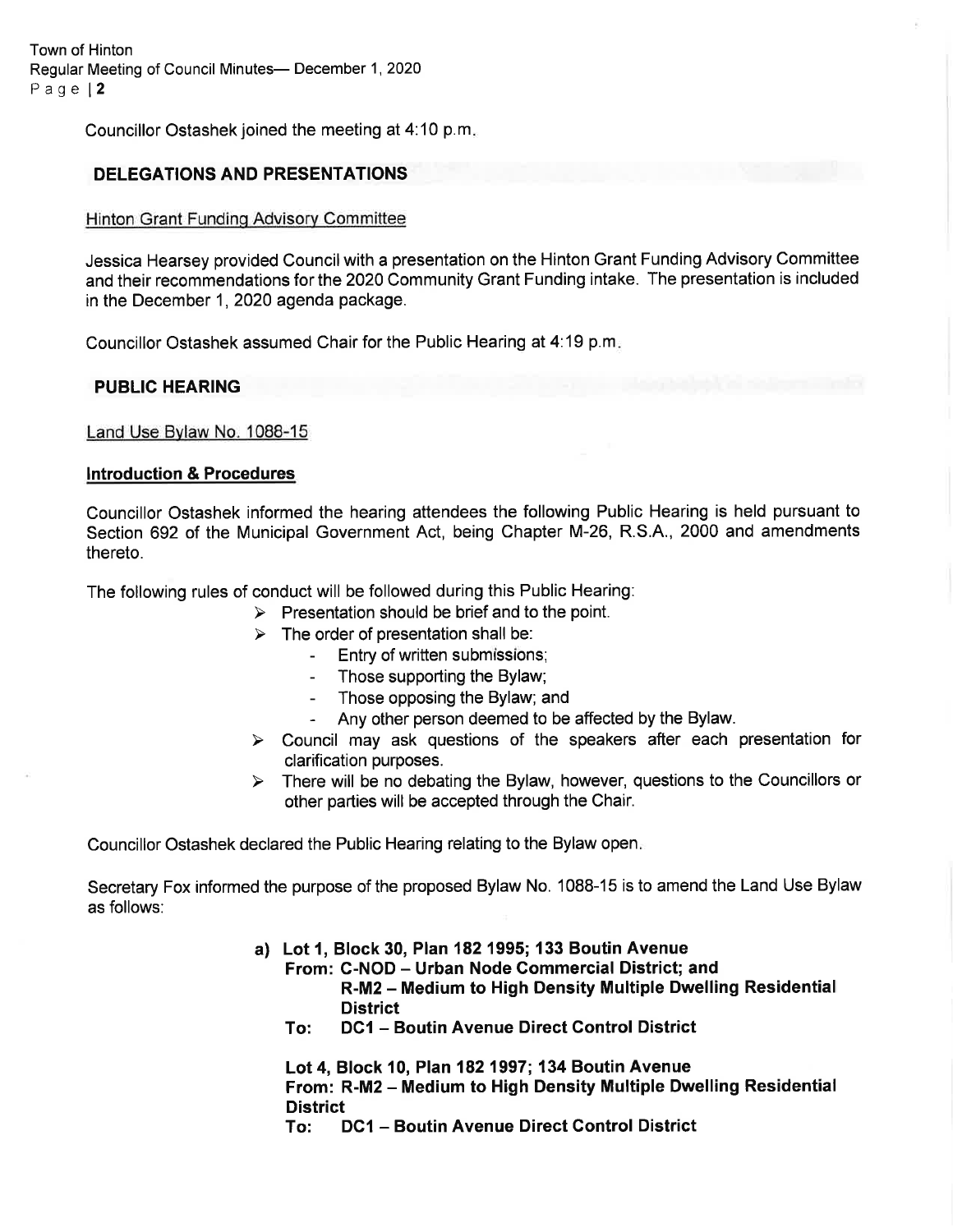Town of Hinton Regular Meeting of Council Minutes- December 1, 2020<br>Page | 3

> Lot 1MR, Block 9, Plan 972 2403; 147 Boutin Avenue From: S-COM - Community Services District<br>To: DC1 - Boutin Avenue Direct Control District

Lot 2, Block 30, Plan 182 1995; 159 Boutin Avenue From: R-M2 – Medium to High Density Multiple Dwelling Residential<br>District

To: DC1 - Boutin Avenue Direct Control District

Lot 3 PUL, Block 30, Plan 182 1995; 152Market Street From: R-M2 - Medium to High Density Multiple Dwelling Residential<br>District

To: DC1 - Boutin Avenue Direct Control District

Lot 2, Block 10, Plan 182 2032; 137 Maurer Drive<br>From: R-M2 – Medium to High Density Multiple Dwelling<br>Residential District To: DC1 - Boutin Avenue Direct Control District

OT 0-51-24-5;149 Maurer Drive From: R-M2 - Medium to High Density Multiple Dwelling Residential To: DC1 - Boutin Avenue Direct Control District

As shown on Schedule "A" - Attachment 1

#### b) Edits Overview - Attachment 2

Secretary Fox informed first reading was given to Bylaw No. 1088-15 on November 3, 2020.

Notice of this Public Hearing was advertised in the Hinton Voice newspaper on November 12 and 19,2020 and advertised on the Town of Hinton website.

Councillor Ostashek requested:

- $\triangleright$  Are there any late written submissions relating to Bylaw Amendment No. 1088-15? No
- $\triangleright$  Is there anyone present who wishes to speak in favour of Bylaw Amendment No. 1088-15? No
- $\triangleright$  Is there anyone present who wishes to speak in opposition to Bylaw Amendment No. 1088-15? No
- $\triangleright$  Is there anyone present who is deemed to be affected by Bylaw Amendment No. 1088-15 and wishes to speak? No
- $\triangleright$  Do the Councillors have any further questions? No
- $\triangleright$  Do the Councillors require further information? No

Councillor Ostashek declared that the Public Hearing relating to Bylaw Amendment No. 1088-15 closed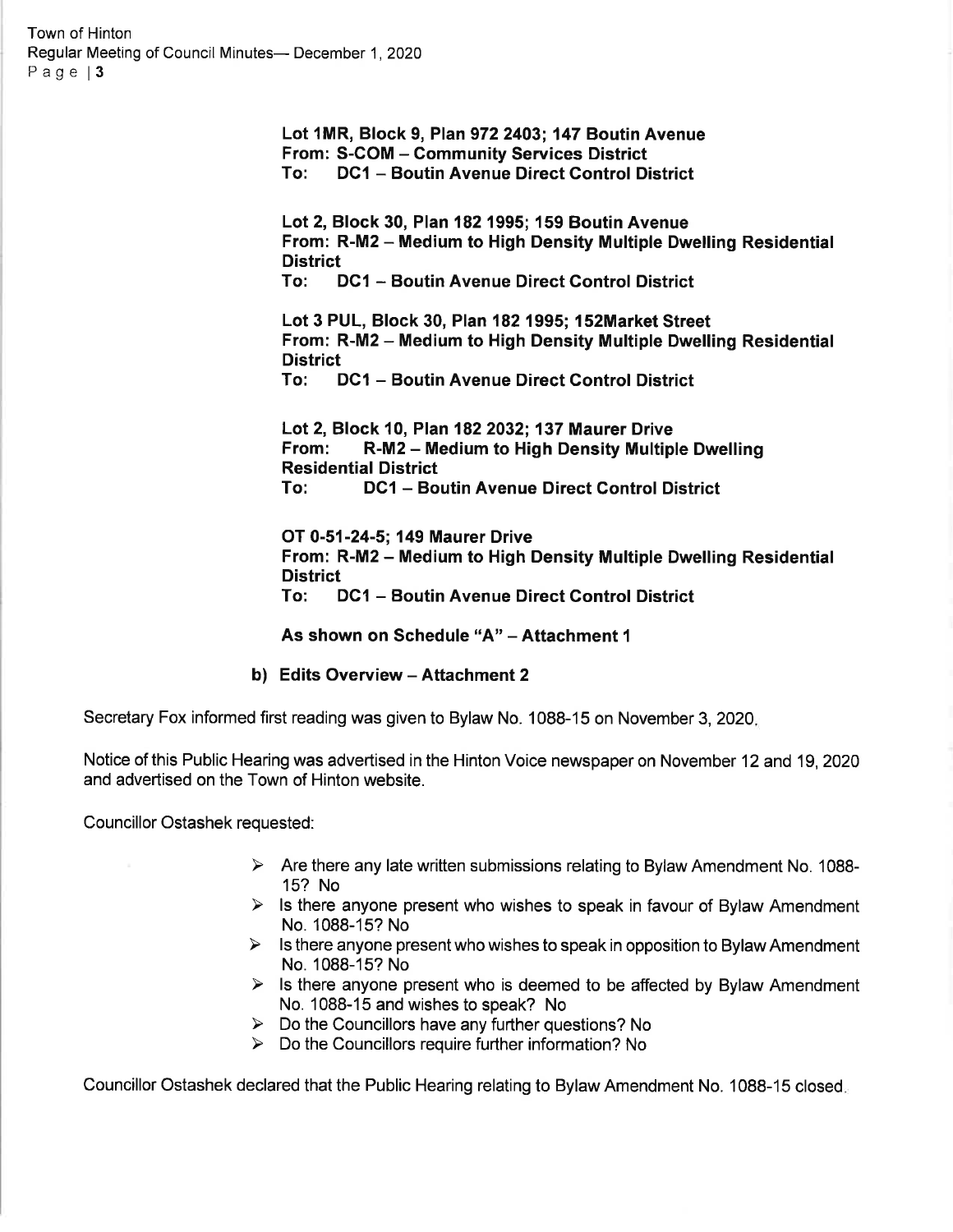Town of Hinton Regular Meeting of Council Minutes- December 1, 2020 Page l4

## HAAS - That the Public Hearings be adjourned at 4:25 p.m.

Garried Unanimously

Deputy Mayor Maguhn assumed the Chair.

## ACTION ITEMS

1. Temporarv Mandatorv Mask and Face Coverinqs Bvlaw Review

CAO Olsen provided a brief update to Council. The Town of Hinton will remain under "enhanced" until further notice.

#### 2. 2020 Community Grant Funding

OSTASHEK - That Council award Community Grant Program 2020 fall intake funding, as per the recommendation from the Hinton Grant Funding Advisory Gommittee, for a total of \$19,180 as outlined in Attachment 1.

Garried Unanimously

#### 3. Land Use Bvlaw Amendment 1088-15

## NELSON - That Gouncil give Second Reading of Land Use Bylaw #1088-15.

Carried Unanimously

4. Land Use Bvlaw Amendment 1088-16

OSTASHEK - That Gouncil give Land Use Bylaw #1088-16 First Reading.

Garried Unanimously

WAUGH - That Gouncil schedule a Public Hearing on January 5,2021 at 4:00 p.m. in the Gouncil Chambers and on-line to hear public comments on Bylaw #1088-16.

Carried Unanimously

5. Appointment of Returning Officer and Deputy Returning Officer - 2021 Elections

P. Vana left the meeting at 4:55 p.m

OSTASHEK - That Gouncil appoint Emily Olsen, the Ghief Administrative Officer, as the Returning Officer, and Sandra Rendle, the Legislative Services Goordinator, as the Deputy Returning Officer for the Town of Hinton for the purpose of conducting 2021 municipal elections under the Local Authorities Election Act (LAEA).

> Garried 5-1 For: Haas, Waugh, Maguhn, Ostashek, Race Against: Nelson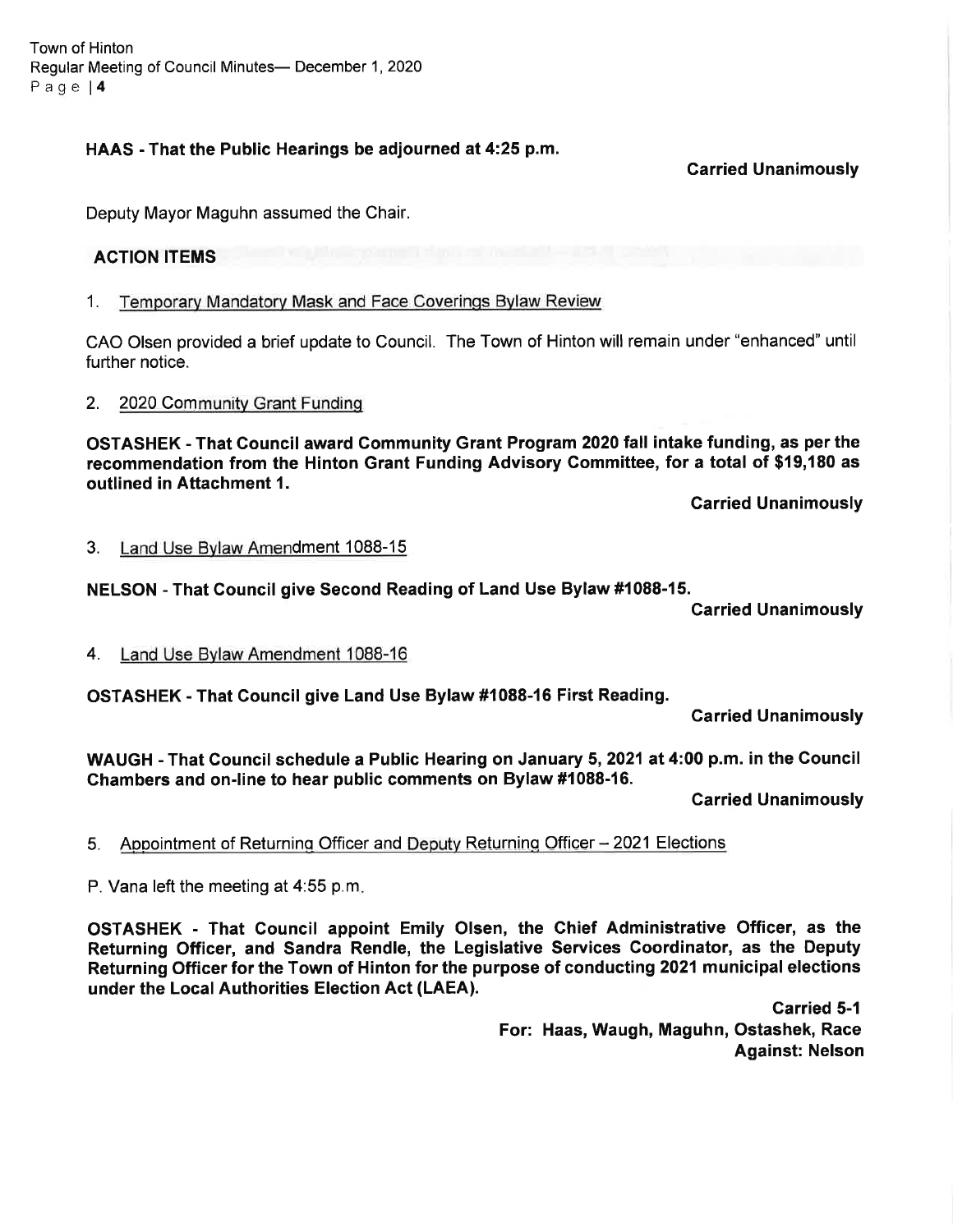Town of Hinton Regular Meeting of Council Minutes- December 1, 2020 Page 15

## 6. Appointments to the Yellowhead Reoional Librarv Board

NELSON - That Hendrik Smit be appointed as Member to the Yellowhead Regional Library Board for a one-year term to the 2021 Organizational Meeting of Council and that Amanda Yaworski be appointed as Alternate to the Yellowhead Regional Library Board for a one-year term to the 2021 Organizational Meeting of Council.

Carried Unanimously

7. Nomination Deposit Requirement Bvlaw

HAAS - That Council accept the Nomination Deposit Requirement Bylaw No. 1152 as information. Carried Unanimously

8. Debenture Borrowing Bylaw #1150 - Purchase of New Fire Truck

HAAS - That Gouncil gives First reading of Authorization of Debenture Bytaw #1150 as presented.

Garried Unanimously

#### INFORMATION ITEMS

1. Financial Statements and Capital Status Updates as at August 31, 2020

A short break was called at 5:22 p.m. with the meeting resuming at 5:28 p.m

2. Council lnformation Packages #1 and #2for December 1,2020

HAAS - That Council accept the January 1 - August 31, 2020 Year to Date Financial Statements and Capital Project Plan Update as information.

> Garried 4-2 For: Haas, Waugh, Maguhn, Ostashek Against: Nelson, Race

HAAS - That Gouncil accept Information Packages #1 and #2 for December 1, 2020 as information.

Garried Unanimously

## REPORTS FROM MAYOR, COUNCIL, CHIEF ADMINISTRATIVE OFFICER

1. Council Updates (Training, Conferences, Committees, Community Events)

Councillors reported on the various committees, meetings, and activities they attended since the last Regular council meeting and what they plan on attending in the coming weeks.

2. Chief Administrative Officer Report

Emily Olsen, Chief Administrative Officer, provided an update on administrative matters.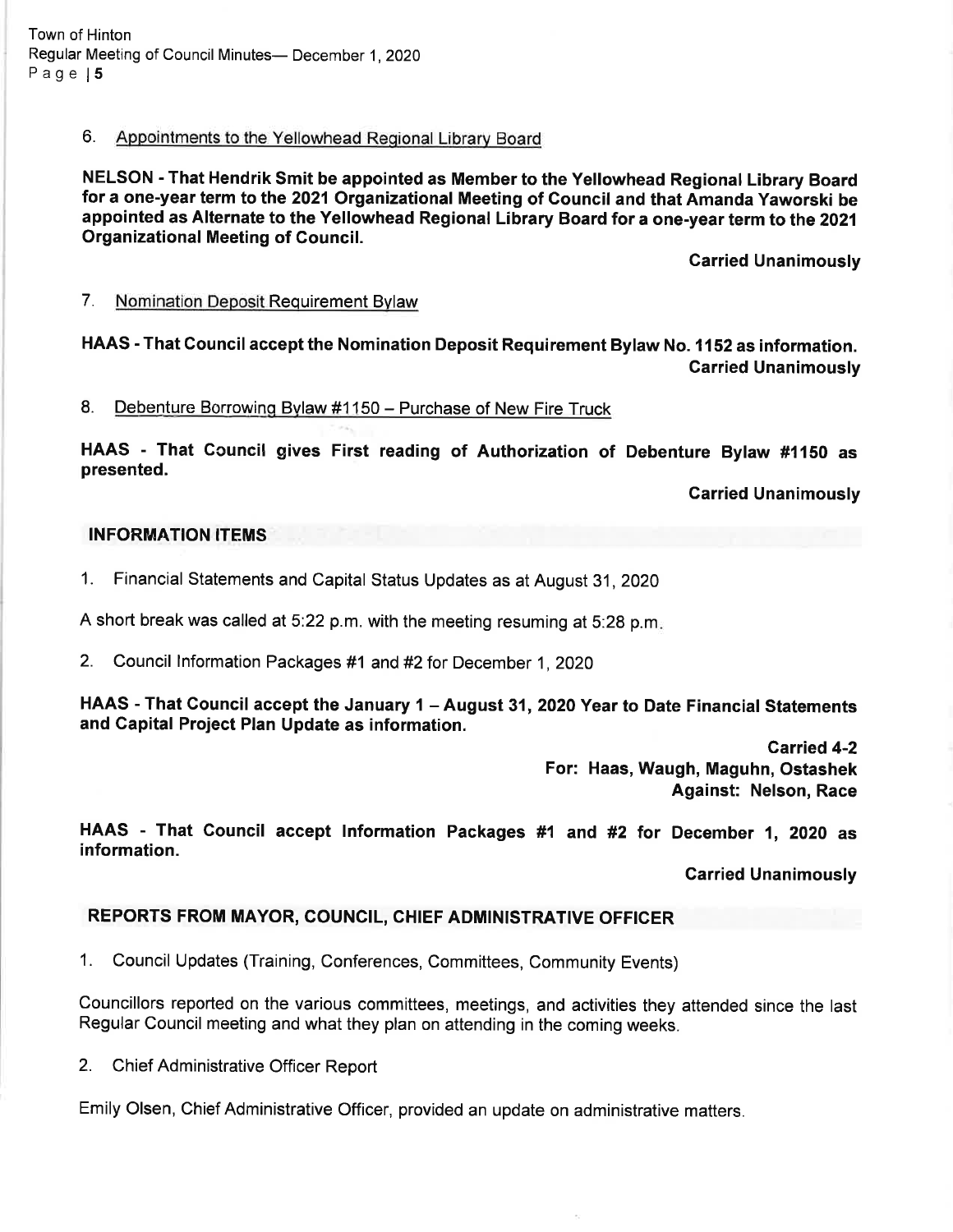Town of Hinton Regular Meeting of Council Minutes- December 1, 2020 Page | 6

3. Administrative lnquiries

There were no Administrative lnquires.

## **NOTICES OF MOTION**

There were no Notices of Motion.

## **ADJOURNMENT**

HAAS - That the Regular Meeting of Council adiourn at 6:00 p.m.

Deputy Ma Legislative Clerk Carried Unanimously r